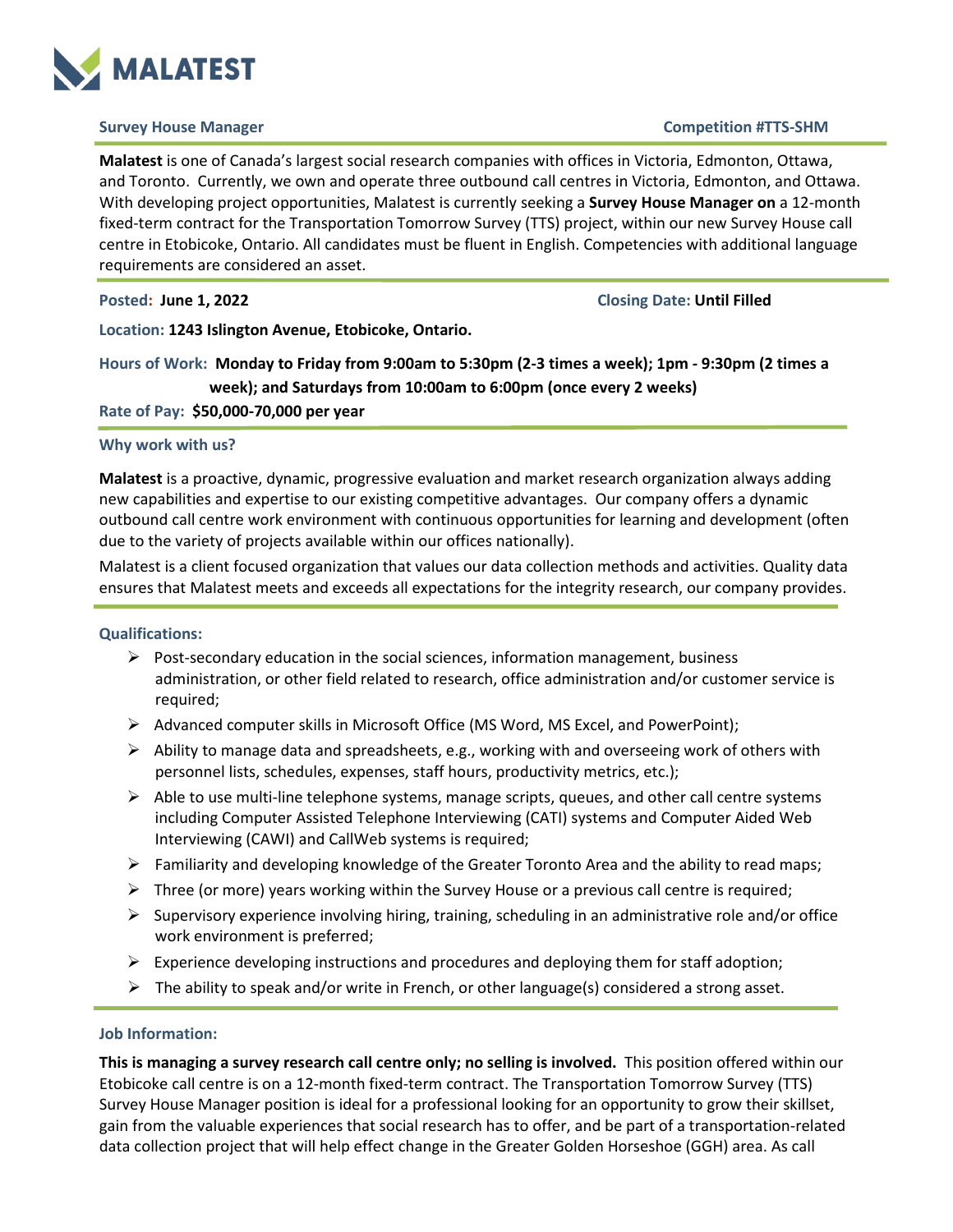

centre manager, you will be a key team player who will help ensure that over 45,000 high quality telephone interviews are completed with residents of that GGH, and that over 130,000 online survey participants have timely access to help-line support.

### **Responsibilities:**

- Ensures Reception staff, Surveyors, Supervisors, and Quality Control Teams understand the basic parameters of effective and engaging data collection requirements, and Surveyor expectations;
- Ensures the timely and cost-efficient completion of assigned Survey House tasks, as it contributes to ongoing research projects and the associated budgets and/or revenue target goals;
- Collaborates with research project managers and research teams on project requirements, capacity needs, scheduling, and overall performance or progress and provides suggestions when improvements are identified;
- Develop process tracking reports to oversee Survey House Administration of projects to ensure they run smoothly and on budget;
- Pulls performance data from the system; sends notes in the daily opening notes to all appropriate individuals, providing coaching and guidance on desired performance goals and initiatives;
- Maintaining and securing accurate information according to Malatest project training, established policies, procedures and requirements;
- Effectively manages own time and delegates tasks to others as necessary to ensure that operational and project goals are met;
- Oversees the productivity of a large staff, some of whom may rotate between working remotely and in the call centre;
	- Communicates proactively with management and project team to raise any issues that may arise.

- Supervision
- Computer Use
- QA & Technical Support
- Effective Communication
- Professionalism & Performance
- Proactive Raises Concerns ASAP
- HR Activities & Staff Management

# **Skills: Behavioural Competencies:**

- Adaptable
- Accountable
- Problem Solver
- Decision Maker
- Plans & Organizes
- Organizational & Environmental Awareness
- Tracks/Analyses Project & Performance Data

# **Working Conditions:**

This is a fast-paced, consistently changing, office work environment under the consistent pressure of deadlines. Employees may use, lift, and sometimes carry standard office equipment within a general office environment and this job will require sitting for long periods of time. Overtime may be required to accommodate occasional workloads.

As a condition of employment, Managers of R.A. Malatest and Associates Ltd. Survey House Manager will be required to obtain at least an Enhanced Reliability security clearance with the Industrial Security Directorate Division (ISDD) of Public Works and Government Services Canada (PWGSC). This includes passing a federal criminal record check as studies, regions, or projects may require specific clearances and/or protocols.